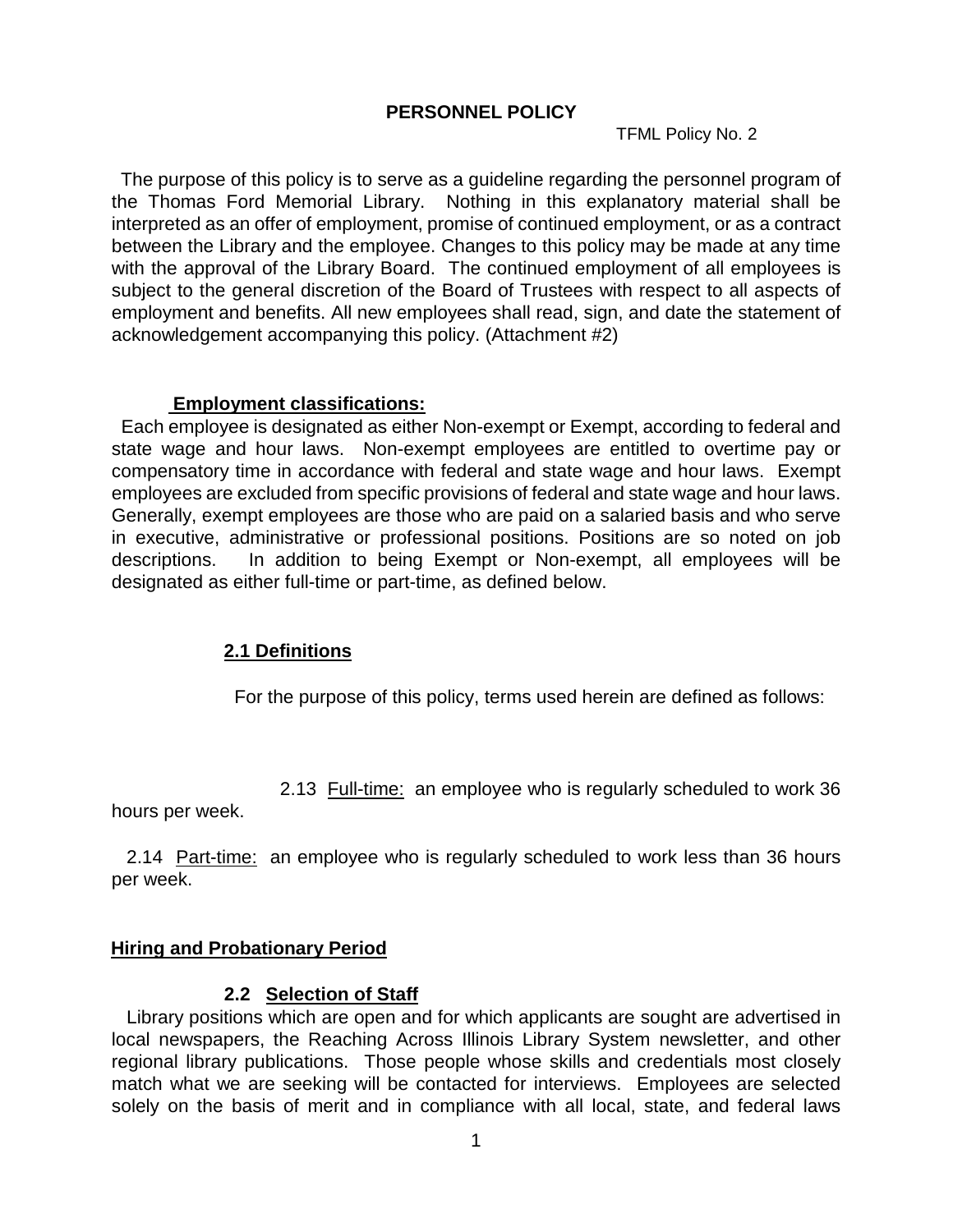prohibiting discrimination. The Thomas Ford Memorial Library is an equal opportunity employer. Employee recommendations are presented to the Library Board by the Library Director for approval.

# 2.44 Violations

The Library will investigate and respond to all reports of violations of Library rules and guidelines or related Library policies or rules. Employees are urged to report any violations of this policy to the Library Director. Employees who violate this policy are subject to disciplinary action, up to and including termination of employment.

# 2.21 Initial Employment Period:

During the first six months of employment, training and evaluation of the employee's performance will be conducted. During the first six (6) months of employment employees are not eligible to use vacation time. After successful completion of this sixmonth period the employee is entitled to all of the rights and benefits described in this Policy.

# 2.22 Customer Service

Because the provision of friendly, timely, and professional customer service is extremely important, during the initial employment period employees will be evaluated as to their ability to interact with Library patrons in a constructive and positive manner; proven skills in the area of customer are required for successful completion of the initial employment period.

# 2.23 Nametags

All employees are required to wear nametags identifying them as Thomas Ford Memorial Library employees while they are at work.

# **2.3 Use of Library Technology by Employees**

The Library recognizes that providing excellent service to its patrons requires a high degree of proficiency in the use of a variety of communication and electronic resources. The intent of this portion of the Policy is to ensure the productive, professional, and responsible use of the Library's technological resources. Employees are not allowed to use the Internet at work for commercial or political activities, for any illegal activity, to access pornographic or gambling-related websites, or to store non-work related files on hard drives or the network. Employees who violate this policy are subject to disciplinary action, up to and including termination of employment.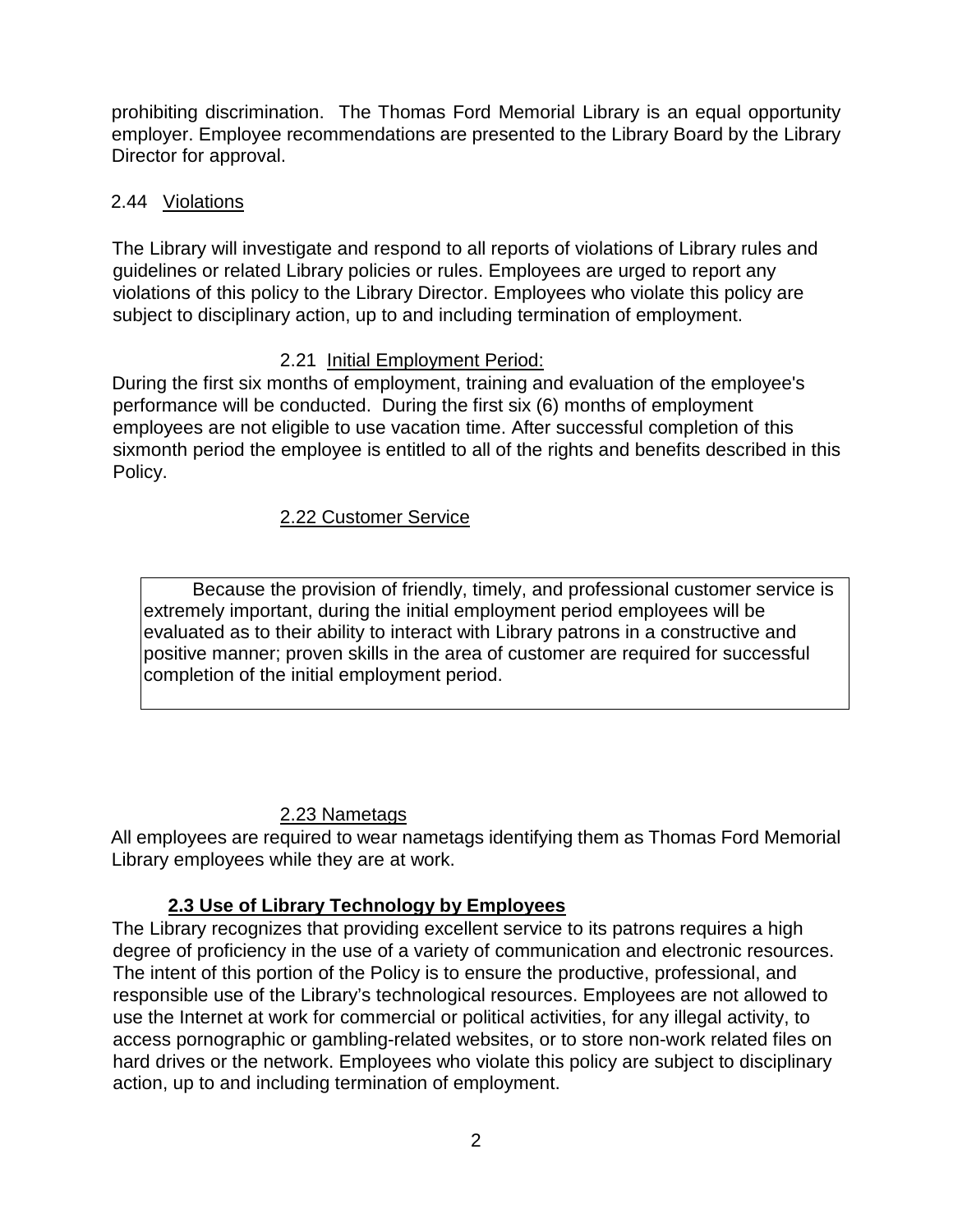2.31 Ownership All equipment, electronic and telephone communications systems and all communications and stored information transmitted, received, or contained in the Library's information systems are the sole property of the Library and are to be used primarily for job-related purposes.

2.32 Privacy Employees waive the right to privacy in anything they create, store, send, or receive on Library equipment or through the Internet or any other computer network while working for the Library. The Library is not responsible for the security or retention of personal information or files stored on the Library's computers or network and employees must not store personal information or files on the Library's computers or network.

2.321 To ensure the proper use of communications systems and equipment, the Library reserves the right to monitor the use of these systems and equipment from time to time, and to inspect all material stored therein. No communications are guaranteed to be private or confidential.

2.322 The use of a personal password that has been assigned to an employee is not grounds for an employee to claim privacy rights in the electronic or communication systems of the Library. The Library reserves the right to override personal passwords, and employees may be required to disclose passwords or codes to allow access to the system(s).

2.33 Professional Conduct All Library employees are expected to conduct themselves in a professional manner as detailed in, but not limited to, the points listed below.

2.331 The Library's prohibition against sexual, racial, and other forms of harassment are extended to include the use of electronic and telecommunications. Offensive, vulgar, obscene, or threatening communications are strictly prohibited as are sexually oriented images or messages. Any employee who receives communications believed to be in violation of this policy should immediately report the activity to his/her supervisor or, if the supervisor is the subject of the complaint, to the Library Director. If the Director is the subject of the complaint, report the activity to the Library Board President.

2.332 Employees are prohibited from disseminating, printing, or duplicating copyrighted materials that in any way violates copyright laws.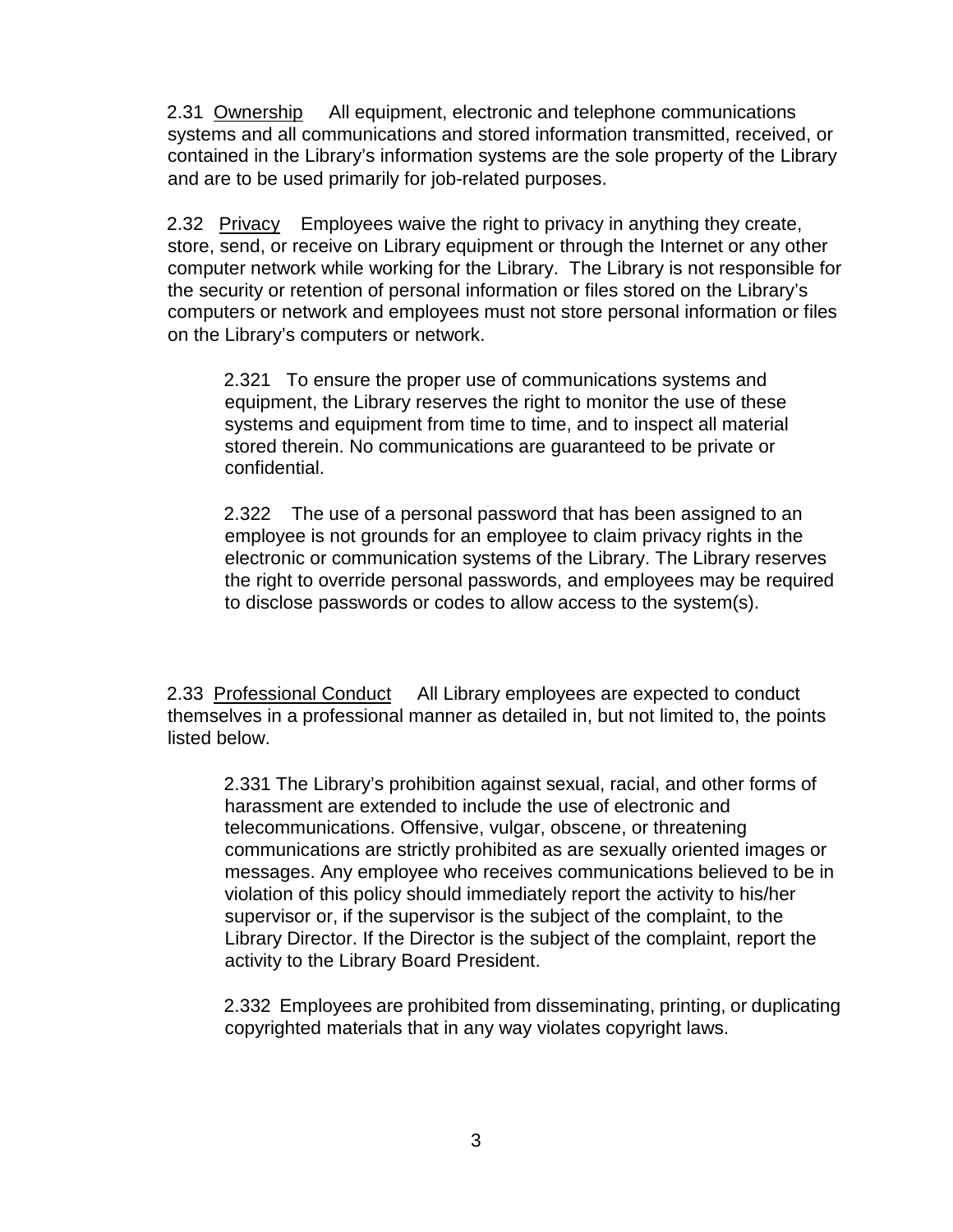# **2.4 Employee Use of Social Media**

This portion of the Policy provides guidance for employee use of social media, which for the purpose of this document is defined broadly as blogs, wikis, microblogs, chatrooms, electronic newsletters, message boards, online forums, social networking sites, or any site or service that permits users to share information with each other in a contemporaneous manner. Only those employees responsible for the Library's social media sites should be actively participating on those sites during work hours.

### 2.41 Professional Conduct

2.411 Employees must not post, publish, or release any information that is considered confidential or not public. Confidential information includes patron information, password or controlled access information, pending contracts, and employee medical information. Please see the Library's Confidentiality of Library Records Policy for additional information.

2.412 Employees should be aware that the Library's Sexual Harassment Policy applies to the use of social media in the workplace.

2.413. This policy is not intended, nor shall it be enforced, to restrict employees from discussing their wages, hours and working conditions with co-workers.

#### 2.42 Using Social Media on Behalf of the Library

If posting on behalf of the Library, employees should follow the Library's Social Media Policy and Style Guide procedures. However, these general guidelines also apply.

2.421 Only employees designated and authorized by the Library can prepare content for or delete, edit, or otherwise modify content on Library-sponsored social media.

2.422. Employees cannot post any copyrighted information where written reprint permission is not obtained in advance.

2.423. Designated employees are responsible for ensuring that the Librarysponsored social media conform to all applicable Library rules and guidelines. These employees are authorized to remove immediately and without advance warning any content, including offensive content such as pornography, obscenities, profanity, and/or material in accordance with the Social Media Policy.

2.424 Employees should have no expectation of privacy while using Library equipment and systems for any purpose, including the use of social media.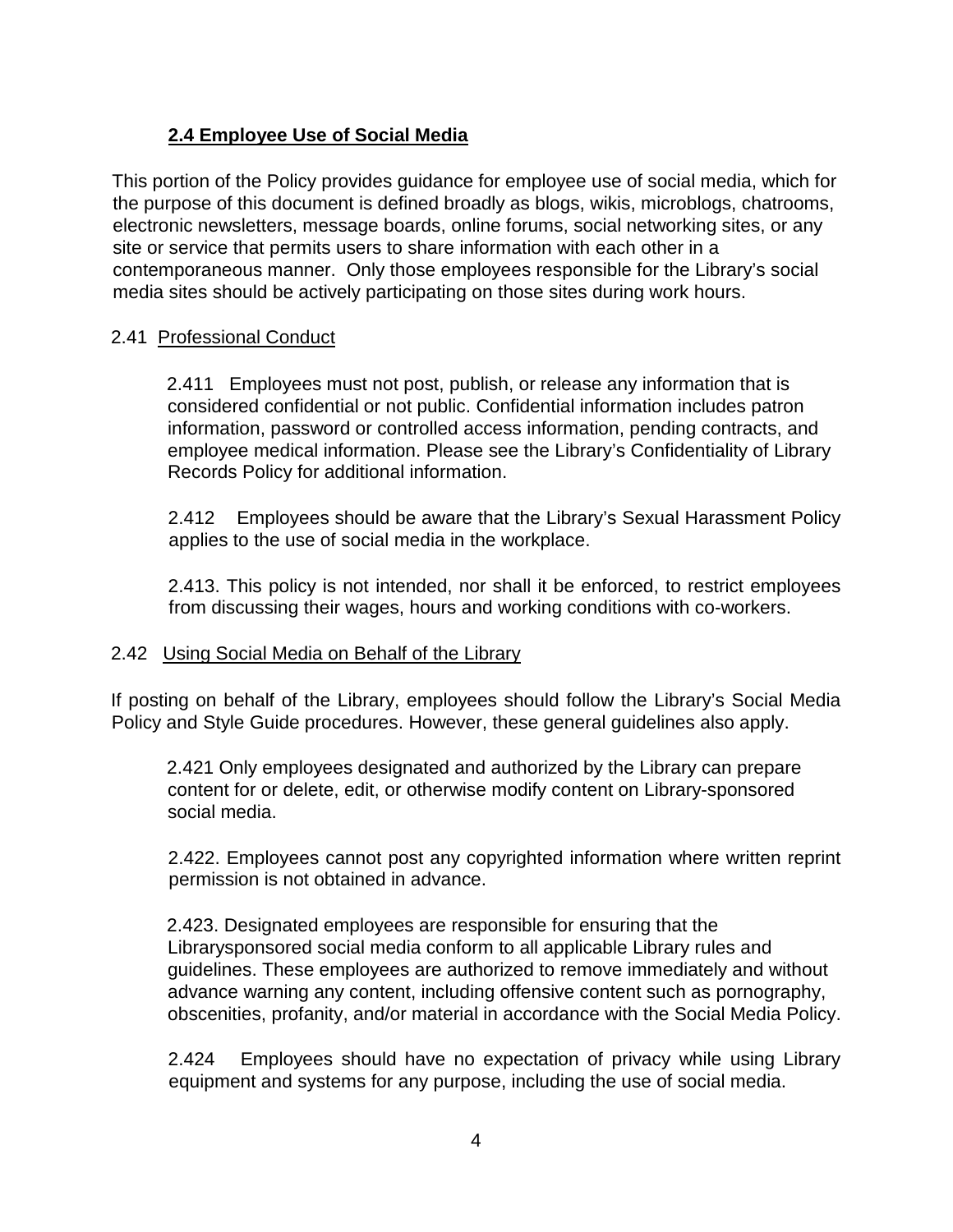2.425 Content that is posted on Library-sponsored social media is subject to the Illinois Freedom of Information Act as well as Illinois records retention requirements.

### 2.43 Use of Social Media on Personal Time

2.431 The Library recognizes that Library employees do not surrender all their First Amendment rights by reason of employment with a public library and that the First Amendment protects a person's right, in certain circumstances, to speak as a citizen addressing matters of public concern. Employees have the same right of self-expression enjoyed by members of the community as a whole when discussing matters of public concern. As public employees, Library employees are cautioned that speech made pursuant to their official duties is not protected speech under the First Amendment and may form the basis for discipline if deemed a violation of any policy of the Library. Employees who utilize social media and choose to identify themselves as employees of the Library may not represent themselves as a spokespersons for the Library and should make it clear that the views expressed are the employee's alone and do not represent the views of the Library. Employees must be aware that information that they display or comments they make on Library social media sites may be viewed by other users as representing official Library-sponsored information or comments. This section does NOT prohibit employees from including the Library's name, address and/or other information on their social media profiles.

2.432. Employees should respect all copyright and other intellectual property laws.

2.433 Employees should be aware that the Library may observe content and information made publicly available by employees through social media. However, the Library does not endorse, monitor, or review the content of personal, non-Library related social media activity of its employees.

2.434 Employees should not post the Library's confidential or proprietary information or information that is still in draft form. In addition, employees shall respect all Library patrons online as they do in person and on the telephone. Comments about patrons in general, about specific questions from patrons, or about patron behavior are not appropriate.

# **2.5 Employee Use of Personal Devices**

An employee may have the opportunity to use his or her Personal Devices for work purposes when authorized in advanced by the employee's supervisor. "Personal Device" is defined as any tool or equipment owned by the employee that can be used to access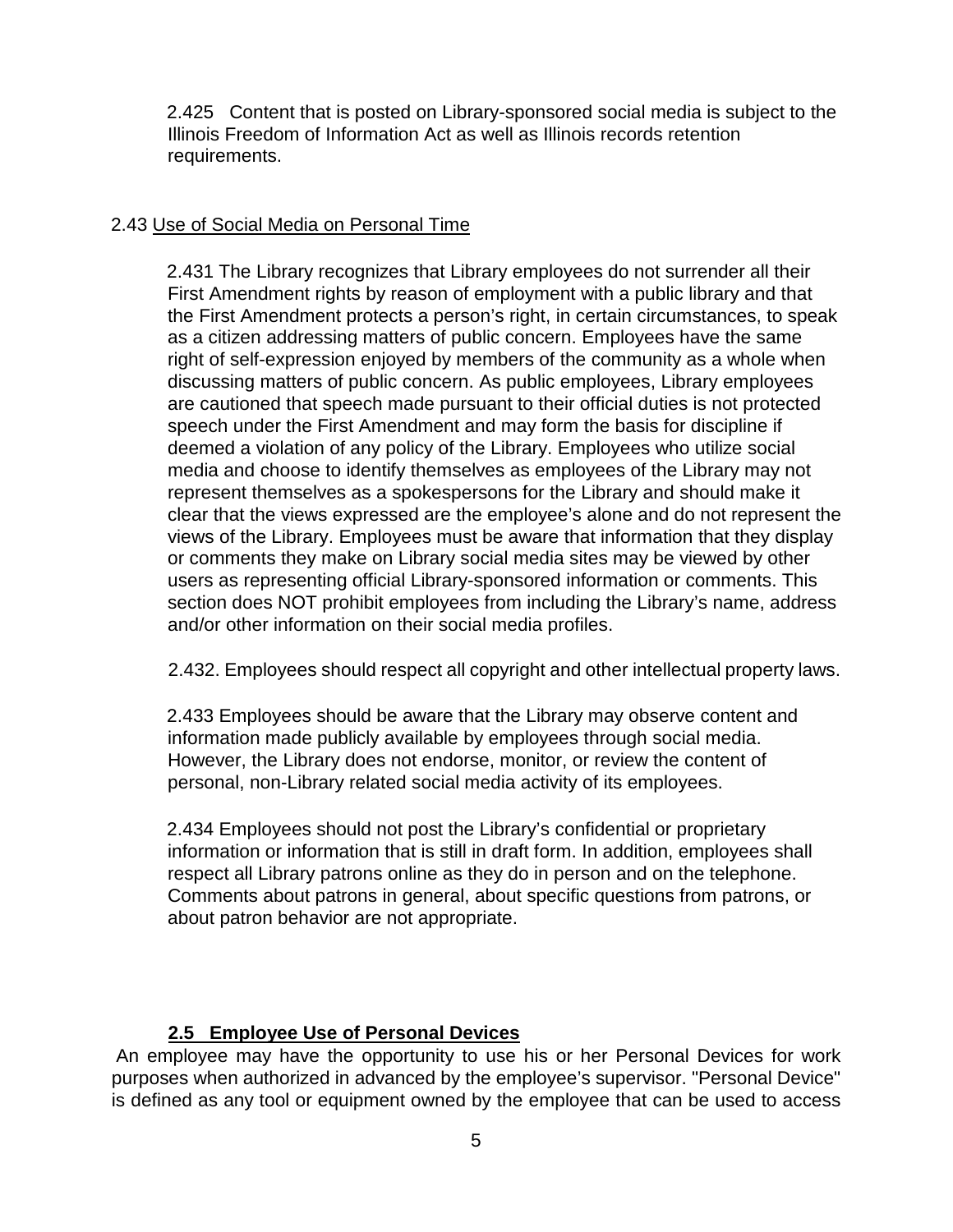the Library Network, create files, or record content related to Library business or the employee's work at the Library. Personal Devices include, but are not limited to, smartphones, tablets, notebooks and personal computers. "Library Network" is defined as any server, either physical server or cloud based server, containing content or information pertaining to Library business.

#### 2.51 Employee Responsibilities

2.511 While at work, employees are expected to use the Library network, rather than personal devices, to do Library work. All Library policies, including but not limited to those pertaining to harassment, discrimination, retaliation, confidential information and ethics apply to the use of Personal Devices for work-related activities.

2.512 Employees should not engage in excessive personal calls, e-mails, and/or text messaging during the work day, regardless of the device used. Employee use of Personal Devices for communication, including texting, emailing or telephoning, may never be done from a public area while on duty.

2.513 Non-exempt employees may not use their Personal Devices for work purposes outside of their normal work schedule without authorization in advance from the Library Director. Employees may not use their Personal Devices for work purposes during periods of unpaid leave without authorization from the Library Director.

#### 2.52 Security

2.521 Personal devices should be password protected/locked. If an employee's Personal Device is lost or stolen, or the employee has had a security breach such as a theft of person home computer or laptop, password protection will prevent someone else from gaining access to the Library Network. Employees should take appropriate action to password protect/lock Personal Devices used to conduct Library business.

 2.522 Employees should activate services that allow device owners to find and remotely wipe data from a compromised Personal Device.

 2.523 If a Personal Device that has been used to produce or store Library work or has accessed the Library Network is lost or stolen, or if the employee has had a security breach such as the theft or hacking of a personal device or other connected devices like a personal computer or laptop, the employee must report the security breach immediately to the Library Director.

2.53 Document Redundancy (saving files to the Library Network).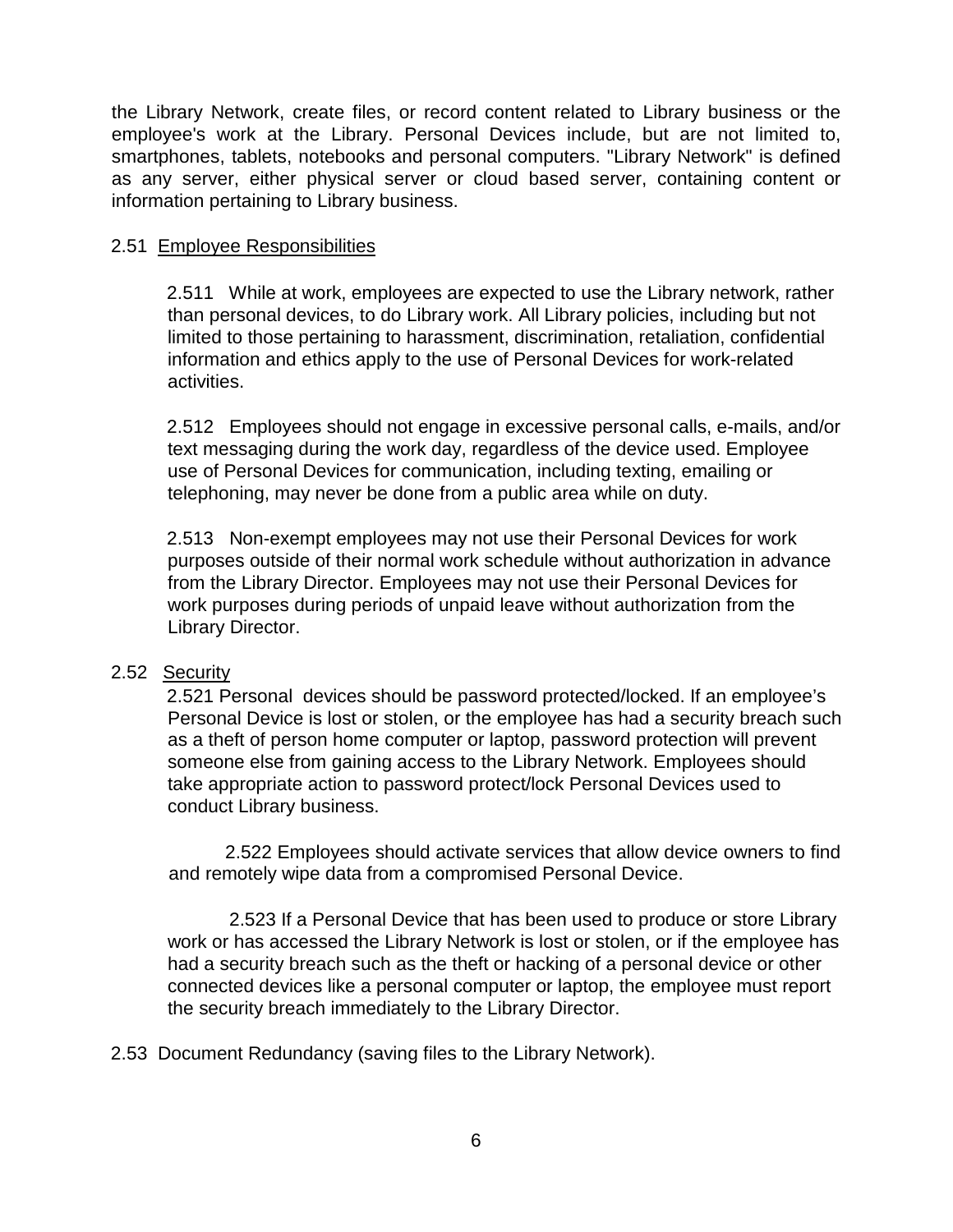2.531 All content produced for the Library or related to Library business is the property of the Library and cannot exist solely outside the Library Network. If an employee creates or records content on a Personal Device outside the Library Network, he or she will need to save the content on the Library Network as soon as possible.

2.532 Patron data should never be saved to a Personal Device.

#### 2.54 Library Responsibilities

2.541 The Library will assist eligible employees in gaining secure access to the Library Network and transferring work related files to and from the Library Network to comply with Freedom of Information Act requirements. 2.542 The Library reserves the right to restrict access to the Library Network or Library resources.

### **2.6 Work Schedules, and Breaks**

2.61 Work Schedules: Full-time employees' hours are arranged by the employee's supervisor. Changes in scheduling must be approved by the employee's supervisor and noted on the office calendar. Full-time employees may expect their schedules to include evenings, Saturdays, and Sundays. Full-time employees will normally not be required to work more than 2 nights per week or more than every other Saturday or every other Sunday.

 2.611 Part-time employees' hours are arranged by the employee's supervisor. Changes in scheduling must be approved by the employee's supervisor and noted on the office calendar. Part-time employees may expect their schedules to include evening, Saturday, and Sunday hours.

2.612 Meals and Rest Periods: Lunch and dinner breaks are normally 1/2 hour. Employees working over 4 1/2 hours are required by law to take a 30 minute meal break during their shifts. Employees are not paid for time during which meal breaks are taken.

 2.613 Rest Periods: Employees are normally permitted to have a 15-minute rest period for each 4 hour period of duty. Employees may be asked to forego their rest periods if, because of personnel shortages or other unusual conditions, service to the public will be affected.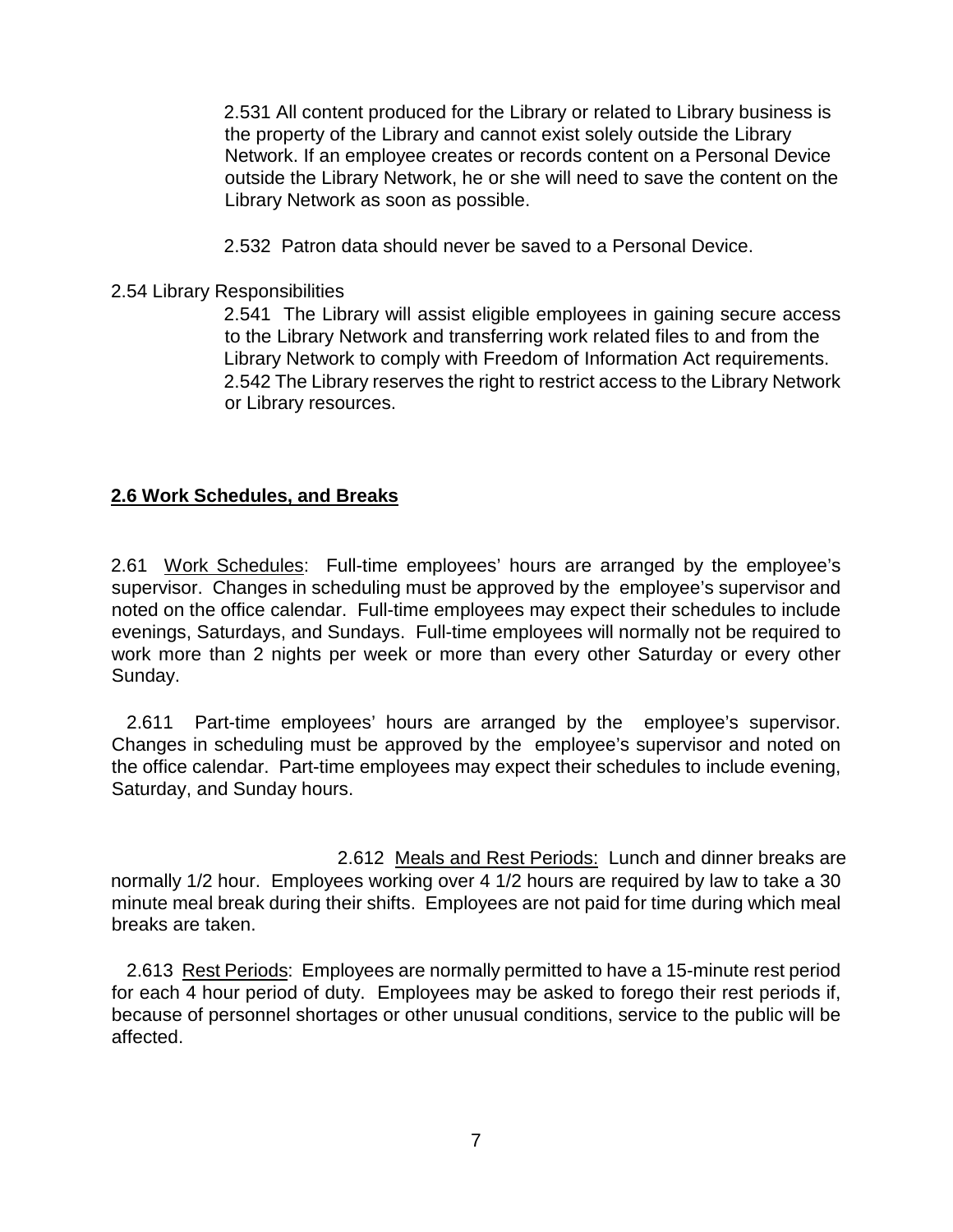2.614 Time owed to the Library by an employee may not be made up by skipping meals, breaks, or rest periods. Time allowed for meal breaks or rest breaks may not be accumulated for future use.

### **2.7 Salaries, Job Classifications, Performance Evaluations, and Salary Adjustments**

 2.71 Pay Periods: The library payroll is the responsibility of the Library Administrator and is turned into the Village every 2 weeks. Library employees receive their paychecks on alternate Fridays. Part-timers record their daily hours on the time sheets; these are tabulated by the Administrator and turned into the Payroll Department at the Village. Fulltime employees are salaried and need not record their weekly hours on the time sheets. If a payday falls on a holiday, employees will receive their paychecks on the closest previous day that falls between a Monday and a Friday.

2.72 Classifications: Employees of the Thomas Ford Memorial Library are hired to fill classified positions. Each position has a detailed description that includes qualifications, duties, work schedule, and supervisory responsibilities.

2.73 Salary Schedule: The Library's salary schedule is reviewed regularly by the Library Board. Raises are based solely on merit and are not automatic. All competent employees except those at the top of the salary range for their classification are eligible for salary adjustments following their annual evaluations. Please see the section on Performance Evaluations directly below for more information.

2.74 Performance Evaluations: The purpose of a performance evaluation is to provide the employee with feedback concerning his/her execution of jobrelated duties. A performance evaluation may be held any time that an employee's supervisor or the Library Director deems it necessary. Performance evaluations for all employees will be conducted a minimum of once a year.

Annual performance evaluations are normally conducted in December so that merit raises may go into effect on January 1, the beginning of our fiscal year. Performance evaluations are designed to provide ample opportunity for both supervisor and employee to discuss concerns, achievement of goals, and plans for the next year. Copies of performance evaluations become part of an employee's personnel file. Should an employee feel his/her evaluation to be unfair, they may follow the grievance procedure as outlined in Section 2.16 of this policy, Open Door Communications/Problem Solving Procedure.

2.75 Overtime: Exempt employees are not eligible for overtime pay. Non-exempt employees must receive approval in advance from the Library Director before working overtime.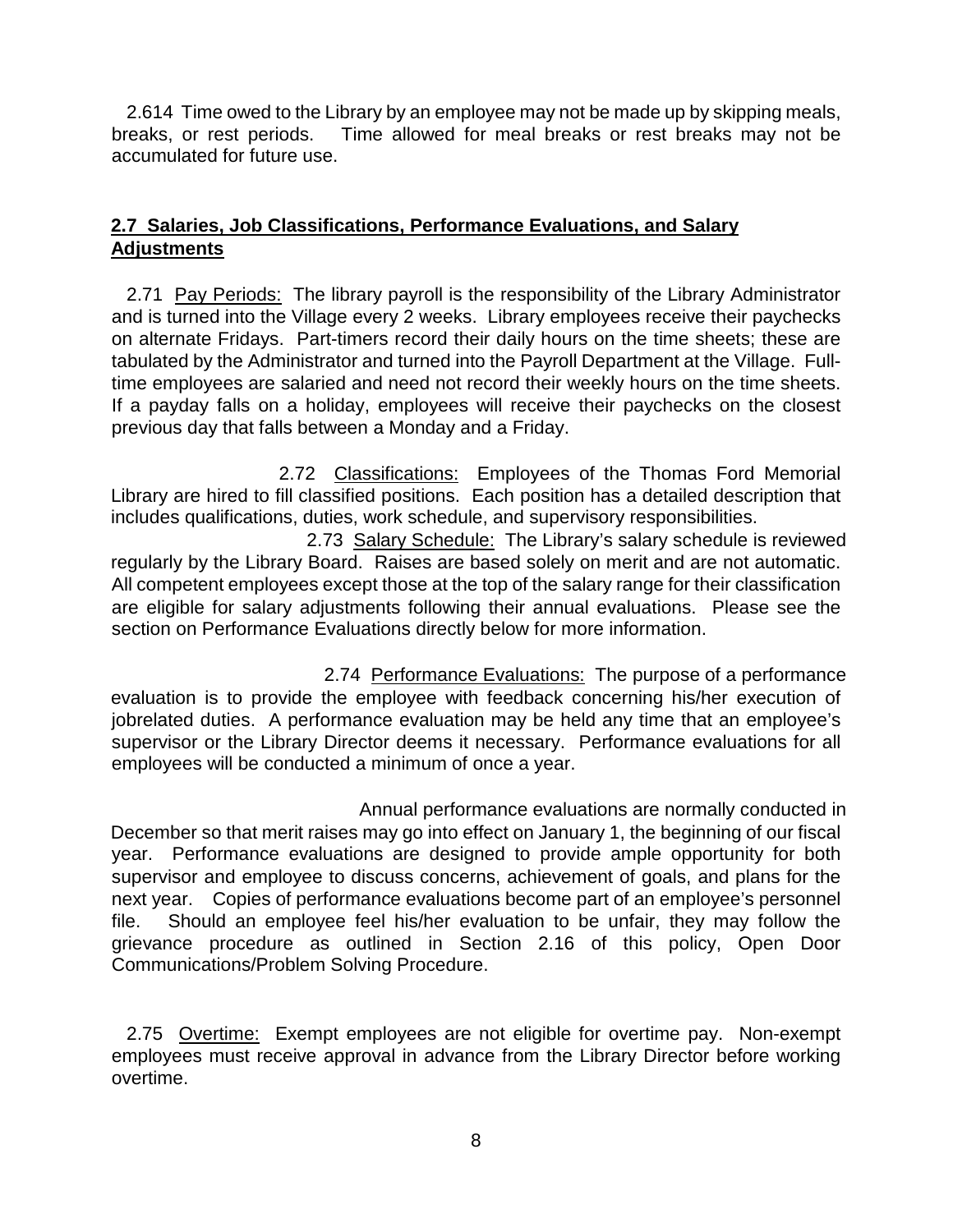2.76 Independent Contractors: When determined by the Library Board or Director to be necessary and appropriate, a Library employee with special skills or talents may be hired by the Library Board as an independent contractor to work on special projects of limited duration for the Library, with the hourly rate, number of hours to be worked, and other conditions determined by the Board. All independent contractor duties must be performed on the employee's own time, outside of the employee's normal work schedule at the Library. A Library employee who performs work for the Library as an independent contractor will be responsible for providing all tools and supplies required by the job and for all taxes and other charges related to his/her compensation as an independent contractor. A 1099 form will be issued by the Village for additional wages earned. The employee is responsible for reporting these wages as required by the I.R.S.

### **2.8 Paid Holidays and Vacation Leave**

2.81 Holidays.

Full-time employees receive holiday pay for the following days: New Year's Day: January 1

Presidents' Day/ Washington's Birthday (Library open-floating

holiday)

Easter Sunday (Library closed but not a paid holiday) Memorial Day July Fourth Labor Day Columbus Day (Library open-floating holiday) Thanksgiving Day Christmas Eve Day: December 24 Christmas Day: December 25 New Year's Eve Day: December 31.

Part-time Employees working over 10 hours per week are paid for holidays if they fall on their regularly scheduled work day and they worked their usual hours during the preceding week. Regularly scheduled means the employee worked 51% of that workday in the previous 12 months.

 2.811 When a holiday falls on a Saturday or Sunday, full-time staff shall have an extra day off, other than Saturday or Sunday.

 2.82 Vacation Leave Paid vacation is earned by all full-time employees and by parttime employees who are regularly scheduled to work a minimum of 10 hours per week. Vacation leave is governed by the following regulations:

2.821 Vacation Rates for Full-time Employees: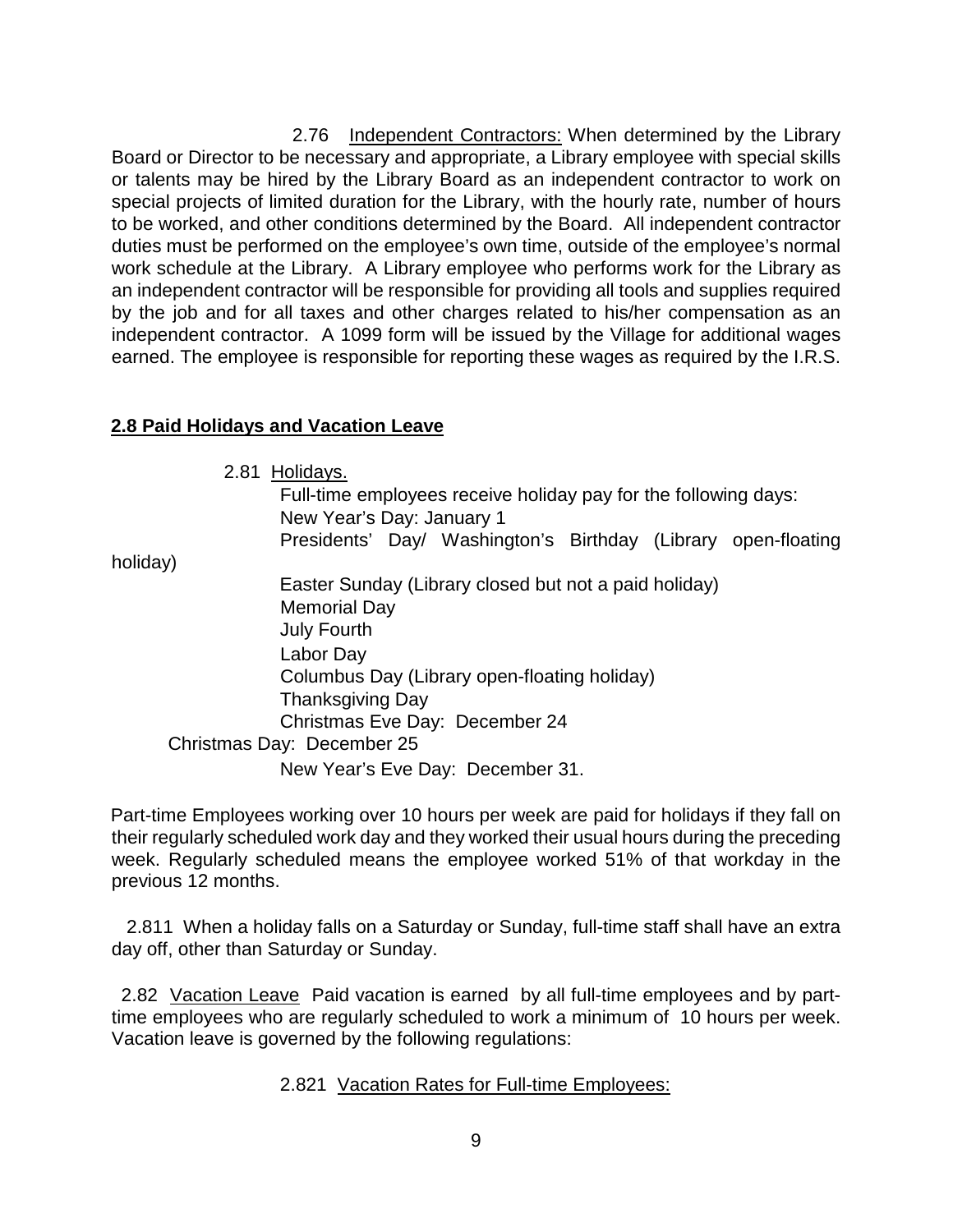Full-time: Vacation leave is earned at the rate of 12.0 hours per month or 20 working days per year (4 weeks vacation).

# 2.822 Vacation Rates for Part-time Employees:

 Part-time Employees who are regularly scheduled to work a minimum of 20 hours per week earn vacation leave at the following rates

Up to 5 consecutive years of service: 10 working days per year 6 or more consecutive years of service:

15 working days per year

Part-time Employees who are regularly scheduled to work a minimum of 10 and less than 20 hours per week earn vacation leave at the following rates:

 1-5 consecutive years of service: Employee earns vacation time equal to 1.0 the number of hours that he/she is scheduled to work in a typical week.

 6 or more consecutive years of service: Employee earns vacation time equal to 1.5 the number of hours that he/she is scheduled to work in a typical week.

# 2.823 Employee Time-Off:

Employees who work less than 10 hours per week may request time-off without pay. The prime consideration when granting such requests is the impact that it will have on public service areas. Time-off without pay is subject to the approval of the Library Director.

# 2.824 Approval of Vacation Leave.

 The scheduling of vacation leave is subject to the approval of the employee's supervisor.

# 2.825 Accumulation of Vacation Leave.

Employees are generally expected to use all vacation time in the year in which it was earned. However, each employee may accumulate a maximum of five (5) days of unused vacation time. Upon separation, pay for any time accrued but not used will be included in the employee's final paycheck.

# 2.826 Holidays.

If a holiday observed by the Library falls within an employee's vacation leave period, an extra day is allowed.

# **2.9 Sick Leave**

 2.91 The purpose of sick leave is to provide for employees when they are ill or when an immediate member of the family is seriously ill and to provide time for medical and dental appointments which cannot be scheduled during non-business hours. Sick leave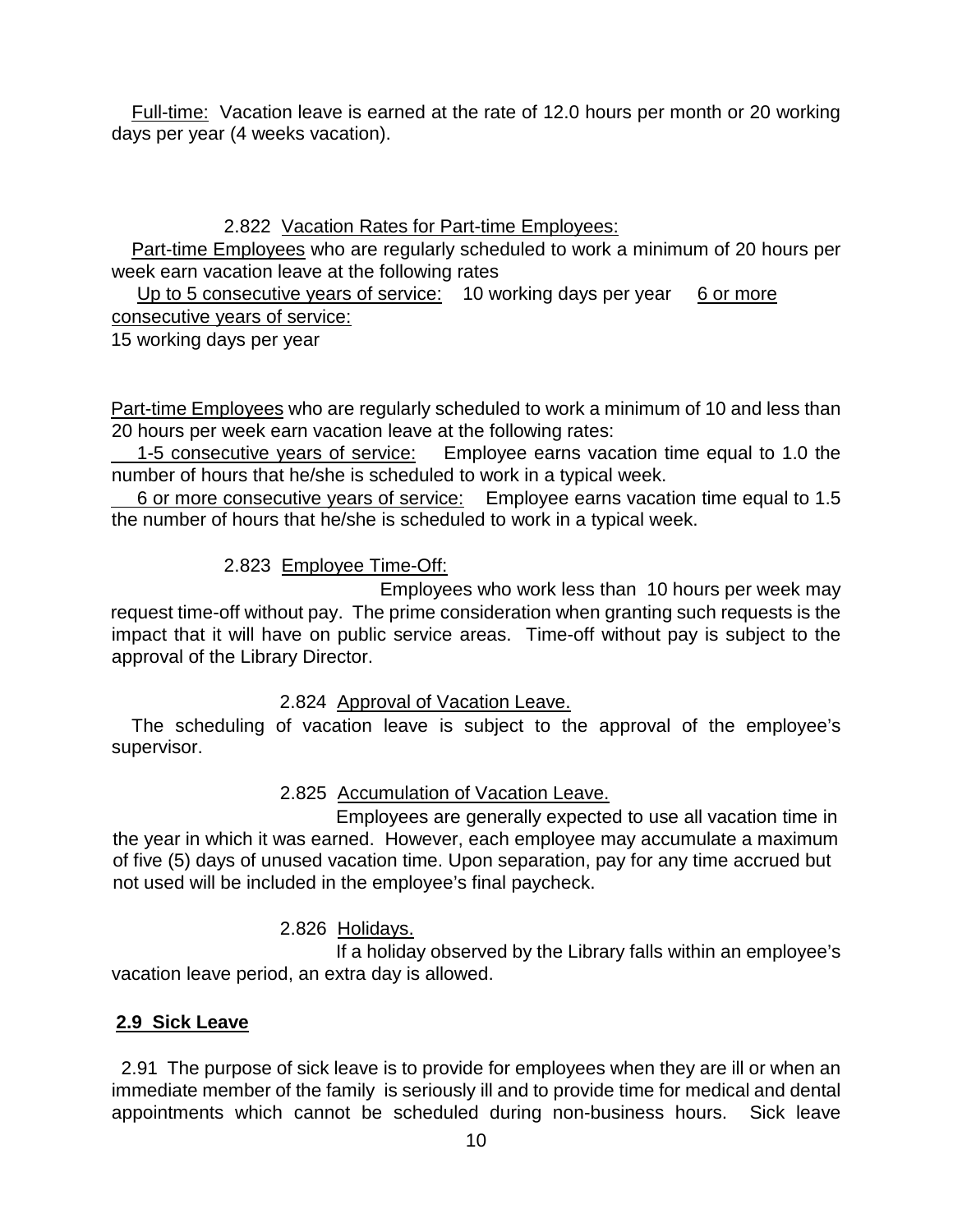provides income and employment security in the event of serious illness. Provisions for parental leave are covered in the "Leaves of Absence" section of the personnel policy.

Paid sick leave is earned by all full-time employees and by parttime employees, (as defined in Section 2.1) who are regularly scheduled to work a minimum of 10 hours per week. Employees who are not scheduled to work a minimum of 10 hours per week do not earn paid sick leave.

Sick leave is governed by the following regulations:

# 2.911 Rate for Full-time Employees:

 All full-time employees earn sick leave at the rate of 7.5 hours per month or 90 hours per year. Sick leave must be used in a minimum of one hour increments.

# 2.912 Rate for Part-time Employees:

 Part-time employees who are regularly scheduled to work a minimum of twenty (20) hours per week earn sick leave at the rate of two ( 4) hours per month ( 48 hours of sick leave per year). Sick leave must be used in a minimum of one hour increments. Part-time employees who are regularly scheduled to work minimum of 10 and less than 20 hours per week earn sick leave at the rate of one (1) hour per month (12 hours of sick leave per year). Sick leave must be used in a minimum of one hour increments.

# 2.913 Definition of Month:

 For the purpose of calculating sick leave, no sick leave is earned for a month in which employment begins after the 10th day or terminates before the 20th day.

# 2.914 Accumulation of Sick Leave:

Sick leave may be accumulated up to a maximum of ninety (90) working days or 720 hours for full-time employees and forty-five (45) working days or 360 hours for eligible part-time employees working over 20 hours per week. Part time employees working 10-19 hours per week may accumulate up to 36 hours of sick leave.

# 2.915 Unused Sick Leave

2.916 Individuals leaving the employment of the Thomas Ford Memorial Library will not be compensated for any unused sick leave. As per IMRF regulations, unused sick leave is added to the total number of days worked by the employee and, accordingly, increases pension benefits.

# 2.917 Sick Leave Review

 Written certification from a physician regarding the necessity of absences due to illness may be requested at the discretion of the Director.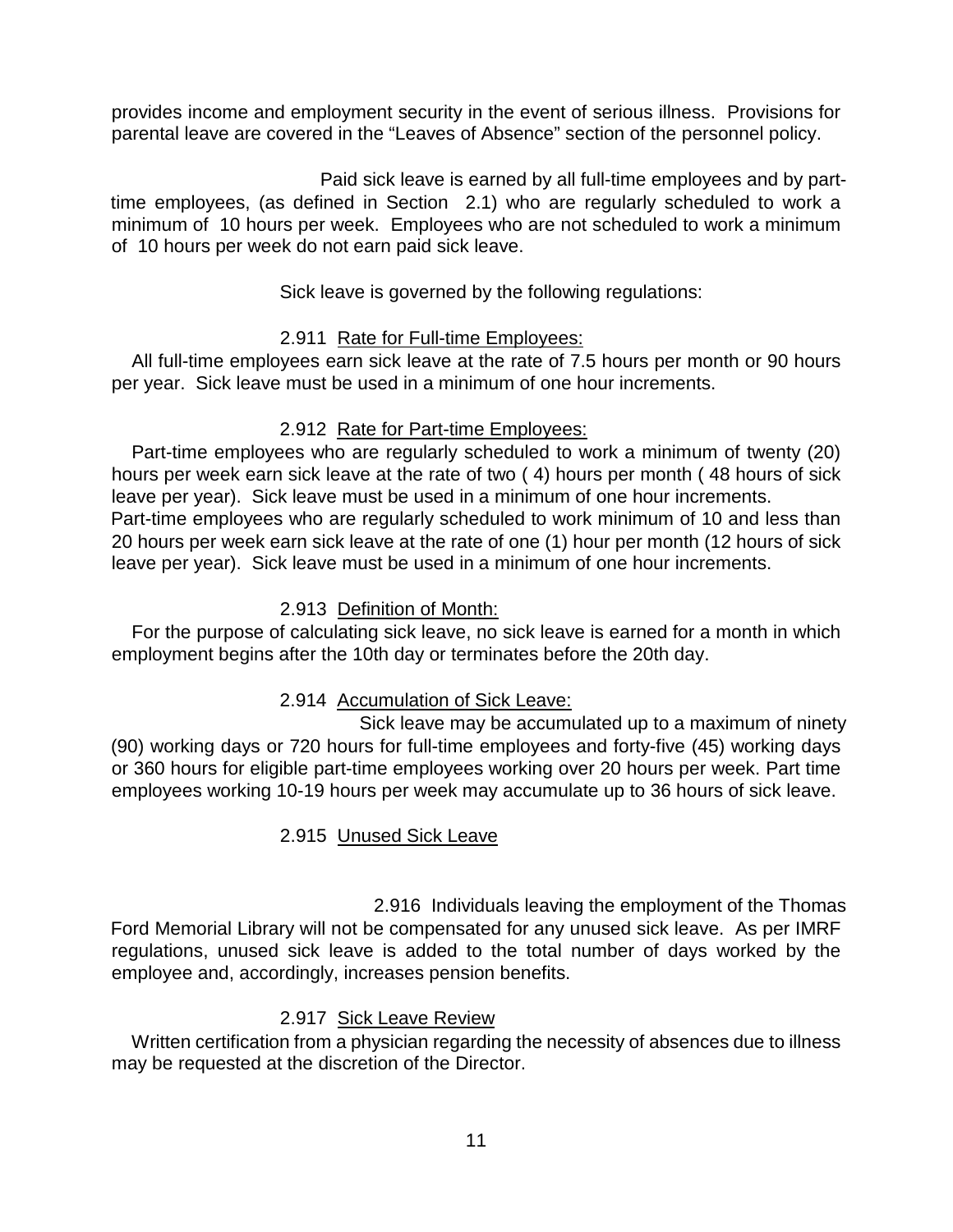#### 2.918 Extended Sick Leave

 2.571 Eligible employees are entitled to extended sick leave under the terms and conditions of the Family Medical Leave Act.

#### **2.10. Disability Leave**

 2.10.1 When a major illness causes an employee to exhaust all accumulated sick leave and vacation time, application may be made to the Library Director for unpaid disability leave which may be granted for a period of up to one year. During the period of disability leave an employee's job and seniority rights will be retained at the Library. Provisions may be made to extend medical insurance coverage during the period that the employee is classified as disabled by the IMRF in accordance with the provisions of the employee's insurance policy then in force. While an employee is on disability leave he may continue participation in the the Library health insurance program at his own cost by a monthly prepayment of the premiums.

### 2.10.2 Notification

 Use of sick leave is contingent upon prompt notification of the employee's supervisor or the Library Director concerning an illness or injury, prior to the beginning of the business day, except in the event of an emergency.

### 2.10.3 Changes in Sick Leave Policy

 The administration of the sick leave policy is under the direction of the Board of Trustees. Advancement of sick leave credits and disputes concerning the interpretation of sick leave policy should first be discussed with the Library Director. If the issue cannot be resolved between the employee and the Director, the ultimate authority for decisions concerning sick leave policy rests with the Board of Trustees.

#### **2.11. Special Leaves of Absence**

#### 2.11.1 Employee Eligibility

 All full-time employees and part-time employees who are regularly scheduled to work a minimum of twenty (20) hours per week are eligible for parental leave, regardless of length of employment at the Thomas Ford Memorial Library.

# 2.11.2 Conditions of parental Leave

Under this policy, all eligible employees may take up to four (4) weeks of paid parental leave. All leave under this policy must be taken consecutively and during the child's first year with the employee. These 4 weeks of paid parental leave should be used before any accrued vacation or sick benefits. However, regardless of what policy leave is taken under (Parental, short term disability, sick, vacation, etc.), leave related to the birth of a child or placement of the child with the employee in connection with adoption or foster care shall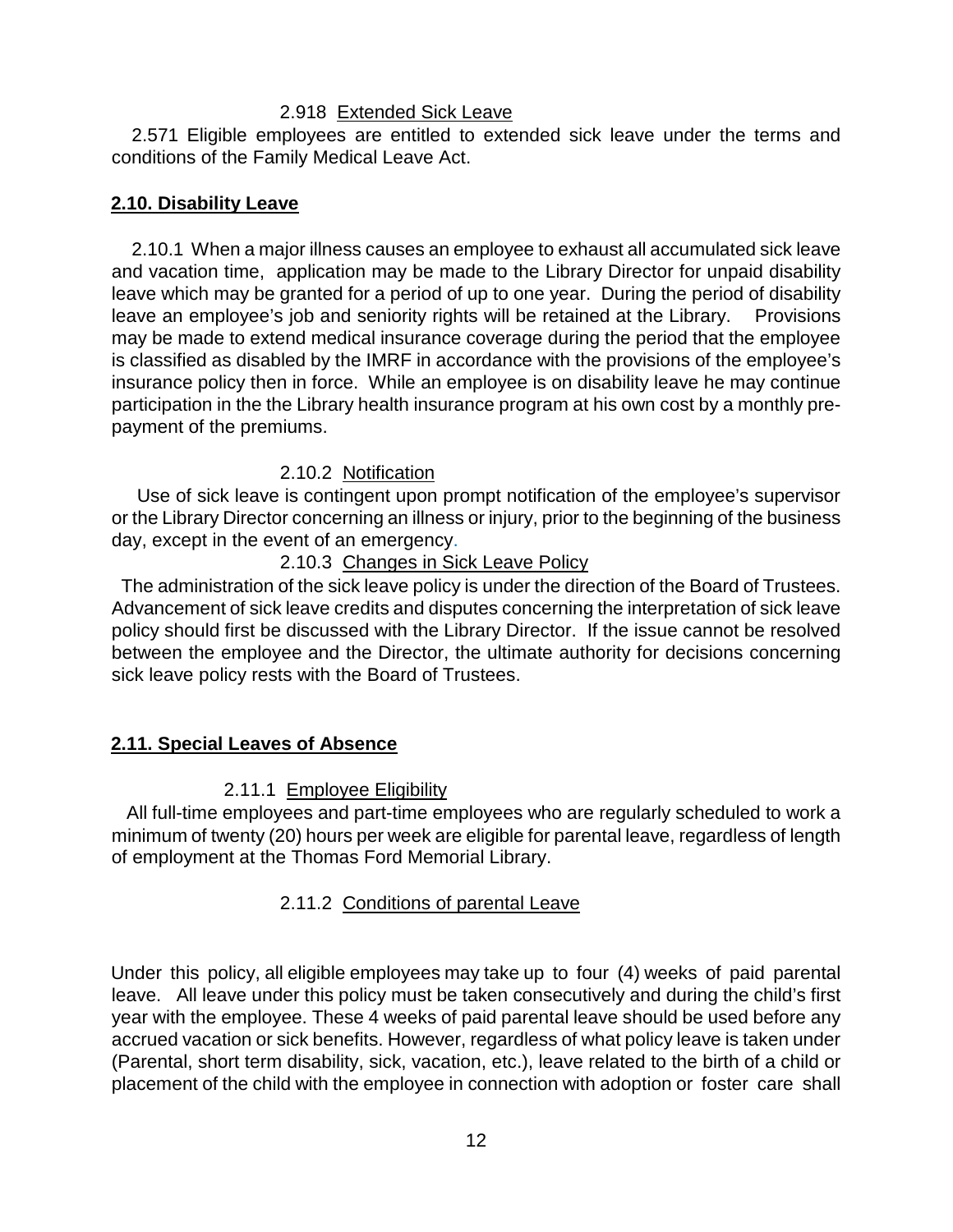not exceed 12 weeks per 12 months period. The Library cannot guarantee an employee's position will be held after 12 weeks.

 2.11.22 Parental leave begins with the birth or arrival of a child, but may be taken before birth or arrival of the child at a date established by the employee's health care provider or social service agent.

 2.11.24 After the initial 4 week paid Parental leave, remaining parental leave will be unpaid with the exception that an employee may choose to apply unused sick leave and vacation leave as appropriate. During this period, employees, if normally covered, will retain all health, hospitalization, and IMRF benefits. Sick leave and vacation leave will continue to accrue at the employee's usual rate.

 2.11.25 The employee returning from parental leave will be reinstated to the same position that she held prior to taking the leave.

 2.11.26 If an employee decides that he/she will not return to his/her position at the Thomas Ford Memorial Library, he/she is required to notify the Library Director of this fact two (2) weeks prior to the end of his/her parental leave.

#### 2.11.2 Leave Under FMLA

Full time employees are entitled to a leave of absence under the terms and conditions of the Family Medical Leave Act. An employee who wishes to take a leave of absence under FMLA may apply for this unpaid leave. Requests for FMLA must be submitted to the Library Director when the need for leave becomes known.

#### 2.11.3 Compassionate Leave

 An absence of up to five (5) scheduled work days with pay will be allowed for death in the immediate family or member of the employee's household. Additional unpaid or sick leave may be authorized by the Library Director. Compassionate leave applies to all employees.

#### 2.11.4 Jury Duty

All employees shall be granted a leave of absence with pay for jury duty.

# 2.11.5 Military Duty

 Leave will be granted for military service in accordance with current Illinois and Federal laws.

#### 2.11.6 Compensatory Leave

Non-exempt employees required by their supervisors or the Library Director to work more than forty (40) hours in a week shall earn compensatory time (paid time off) at the rate of one and a half hours for each overtime hour worked as required by the Fair Labor Standards Act. Exempt employees who must work over thirty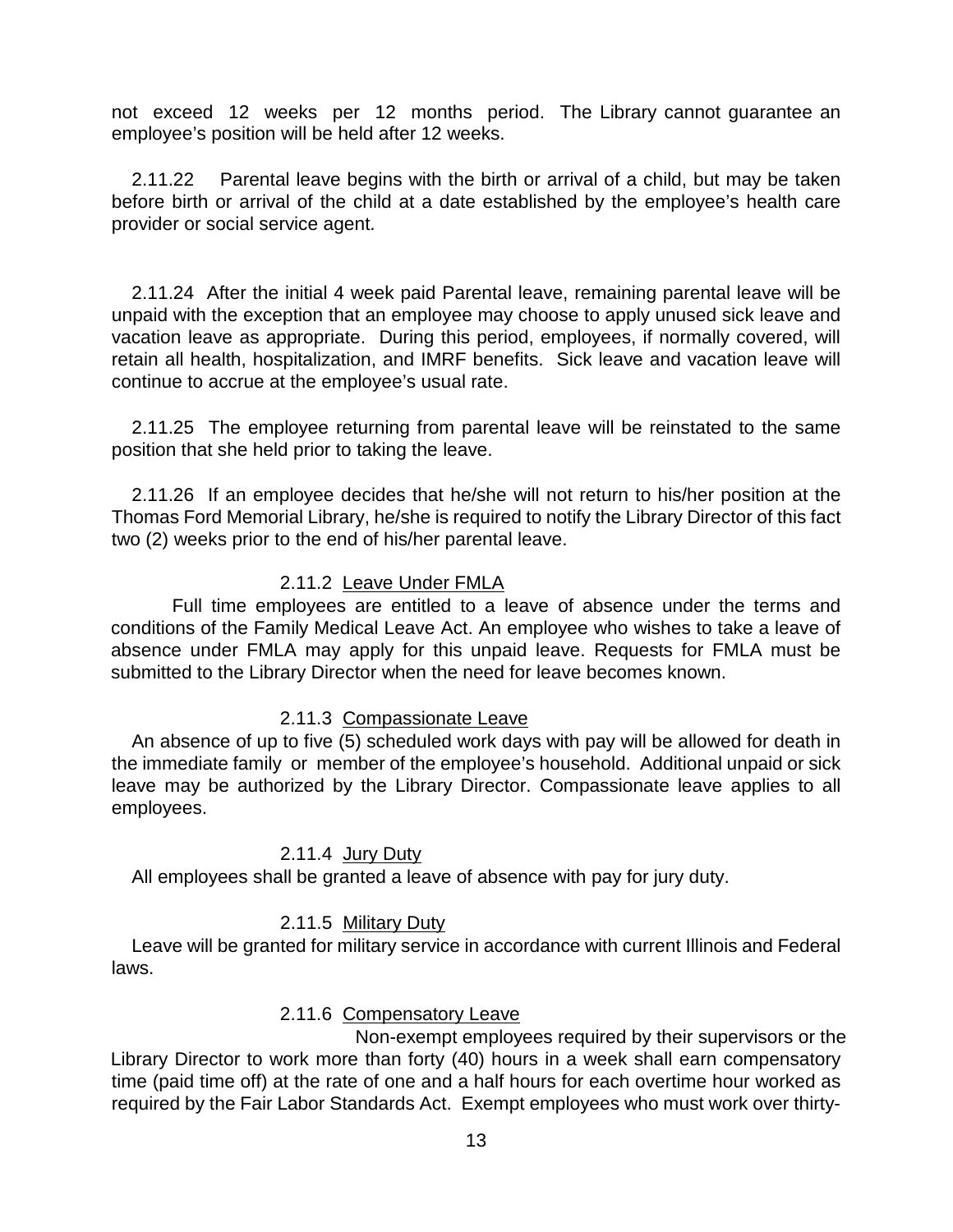six (36) hours in a week are entitled to one hour of compensatory time for each hour of overtime worked as long as such overtime work has been approved in advance by the Library Director. For exempt employees, compensatory time not used with three (3) months of the date it was earned shall be forfeited. Compensatory time may not be accumulated and used to extend or create vacation time. The provision of compensatory time for exempt employees is not required by law. The purpose of compensatory time is to provide an employee who has worked extra hours with immediate time off. Both exempt and non-exempt employees must comply with the policies that follow:

- a. Whenever possible, an employee's work schedule will be modified by their supervisor so that compensatory time is taken the same week that it is earned. For example, if an employee is required to attend an evening meeting at the Library, the Library Director shall schedule that employee to come in later than normal, , or leave early on a workday of the same week.
- b. If, due to unusual circumstances, the Library Director is unable to provide compensatory time off through scheduling within the same week as the compensatory time is earned, the Director and the employee shall work together to schedule use of the compensatory time as soon as possible and not more than thirty (30) days from the date of its accrual.

c.

# **2.12. Emergencies**

 2.12.1 Employee - in case of an on-the-job injury or an acute medical condition which causes the employee to become incapacitated, it is necessary for each employee to have on file the name and phone number of a family member to notify, the name and phone number of his/her physician, and hospital preference.

2.12.2 Family - When a family emergency arises which requires that an employee leave the building during his/her normal workday, the employee will be excused from his/her duties with no loss of pay. If the emergency requires that the employee be absent for more than that day, he/she will notify the Library Director of the expected length of time of the absence. The Director will then determine under which section of this policy, if any, that the leave will fall.

 2.12.3 Library - When it is necessary due to unforeseen events such as inclement weather, building problems, etc. to close the library, the Library Director will notify all employees scheduled to work that day as soon as the situation becomes apparent. Decisions to close the library must be made with the approval of the Library Director, his or her designee, or the Library Board President. Employees who receive less than 24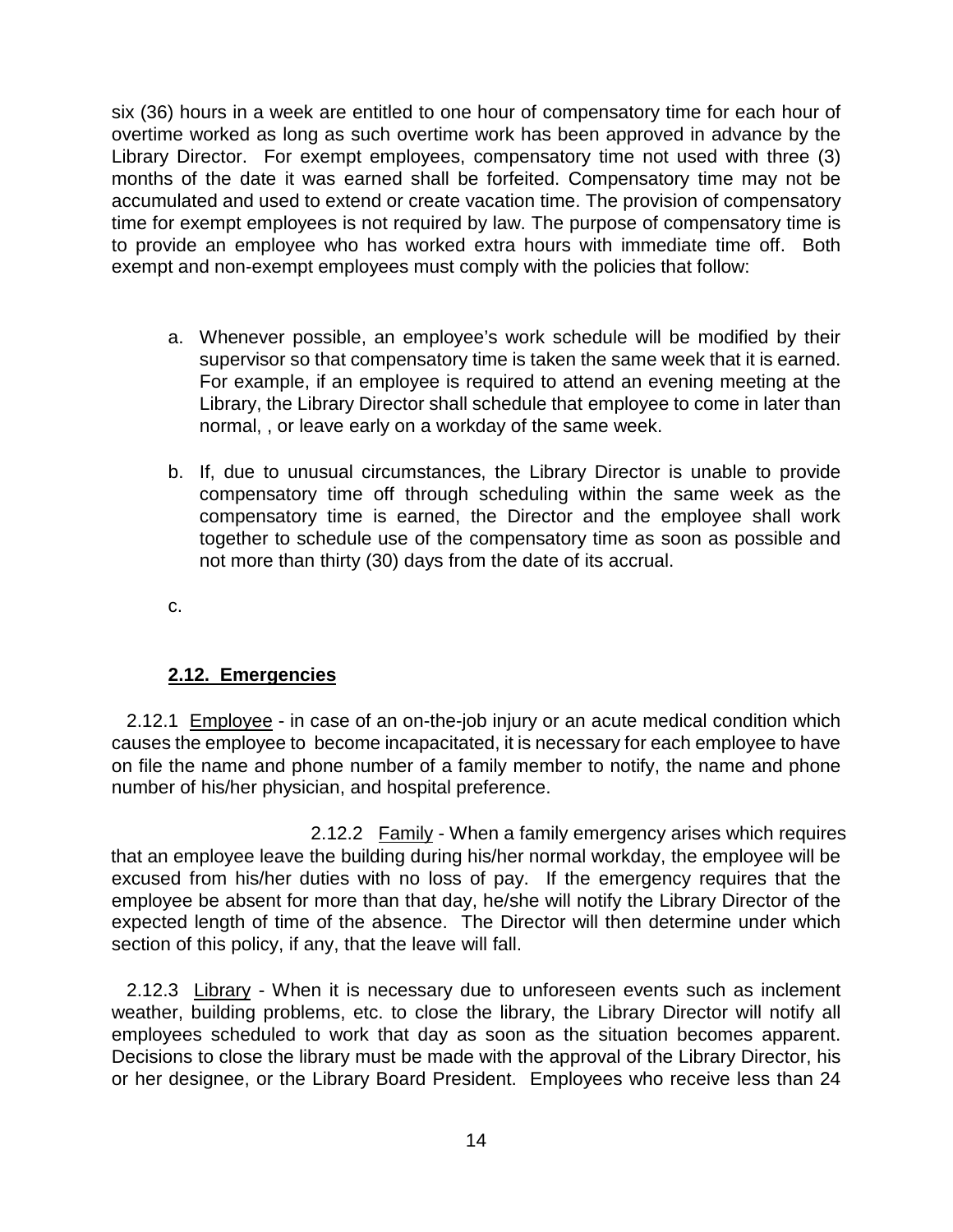hour notice of an emergency closure will be paid for scheduled hours that fall during the closure period.

#### **2.13. Professional Activities and Travel Allowances**

 2.13.1 Staff members and members of the Library Board may be asked and are strongly encouraged to attend professional meetings and to participate in professional activities. The Library's annual budget provides funds for certain professional activities and travel expenses. Participation may be limited by budget allocations.

2.13.11 Prior Approval No travel/activity involving reimbursement of expenses or use of regular work time will be undertaken by any employee without prior approval of the Library Director.

 2.13.12 Reimbursable Expenses: Subject to the availability of funds budgeted each fiscal year, the following expenses related to professional activities and travel on library business will be reimbursed.

### 2.13.13 Transportation

 Library employees will be reimbursed at the current IRS rate when using a private automobile to attend meetings or engage in other library business.

# 2.13.14 Parking and Tolls

All parking and toll charges incurred while traveling on authorized library business or attending professional meetings will be reimbursed. Employees are asked to obtain receipts when possible.

#### 2.13.15 Registration Fees

 Fees required for attendance at Library conferences and workshops or other related meetings will be paid in full by the Library.

#### 2.13.16 Membership Fees

 Membership dues in professional organizations will be reimbursed or partially reimbursed by the Library. Staff wishing to join organizations with the cost thereof to be paid in part or in total by the Library, should first check with the Library Director to have such funding approved.

# 2.13.2 Meals/Rooms

 When a conference, meeting or workshop includes a meal as part of the program, the Library will reimburse employees for that expense.

 Conferences and travel which require meals/overnight lodging must be pre-approved by the Library Director. Approved expenses will be reimbursed by the Library provided that receipts are presented along with a request for reimbursement.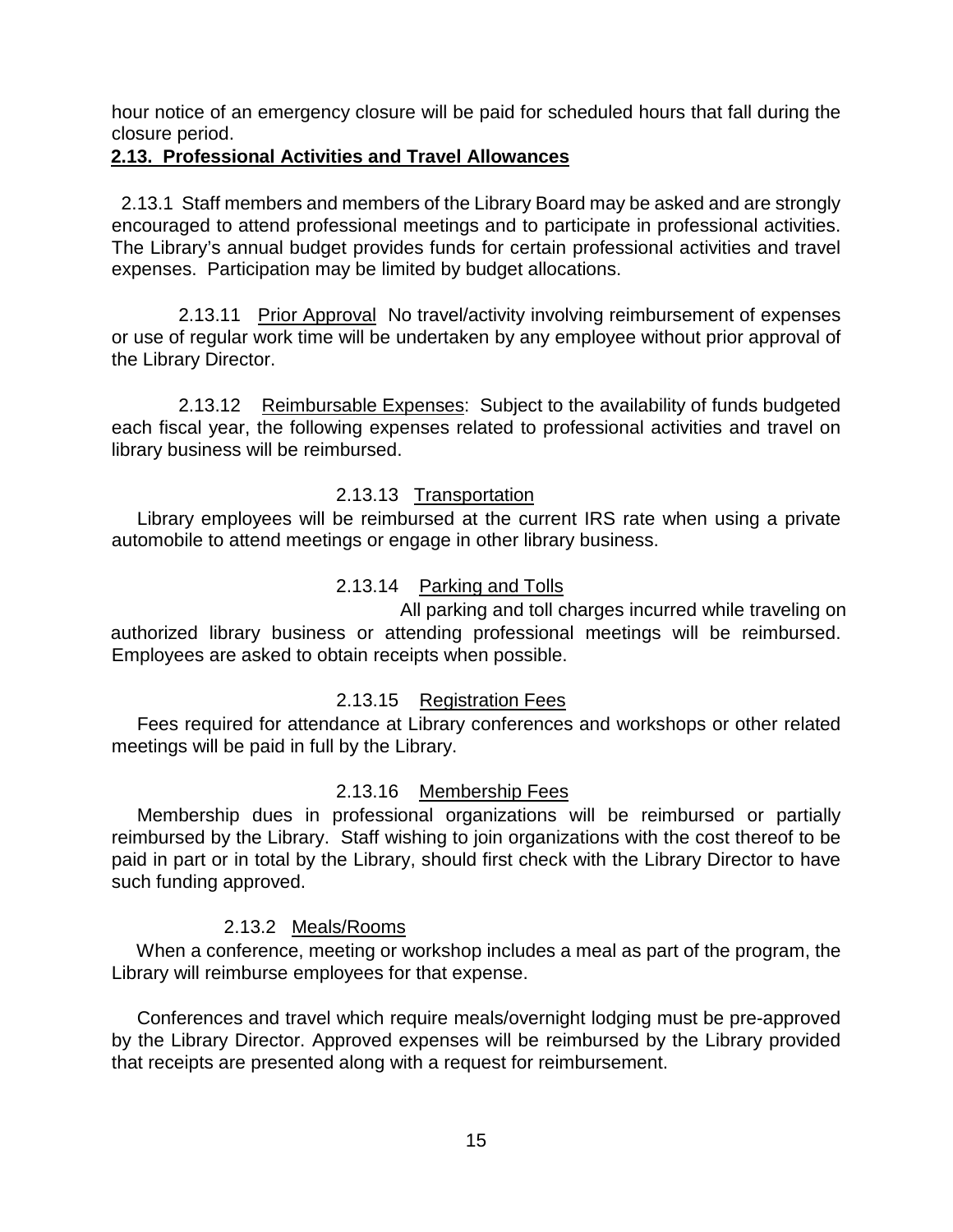#### 2.13.3 Reimbursement

 Payment for reimbursement expenses will be by check in the bill run closest to the time when receipts for expenses incurred were turned in to the Library Director. Minor reimbursements (under \$20.00) may be made from petty cash. In order to avoid personal hardship, major expenses involving long-distance travel, etc., may be calculated and paid in advance with the understanding that if the advance exceeds the actual authorized expenses, the employee will refund the excess amount within 30 days of the scheduled return date.

# 2.13.4 Work Schedules

 When an employee attends a local meeting on his/her day off compensation will be as follows:

# 2.13.41 Full-time Employees

 Full-time employees will receive compensatory time equal to that spent by the employee in traveling and attending the meeting.

# 2.13.42 Part-time Employees

Part-time employees will be paid their regular hourly rates for the time (including travel time) that was expended.

# 2.13.43 Out-of-State or Multi-day conferences

 Full-time employees will receive compensatory time equal to that spent by the employee in traveling and attending the meeting.

 Requests from employees wishing to attend out-of-state or multi-day conferences will be reviewed on a case-by-case basis by the Library Director with the exact amount of hours to be paid to be determined in accordance with applicable federal and state wage and hour laws prior to approval of the request.

# **2.14. Personnel Benefits**

# 2.14.1 FICA and IMRF

The Library participates in the FEDERAL INSURANCE CONTRIBUTIONS ACT, also known as Social Security Insurance. Participation is required of all employees and payroll deductions are automatically made in accordance with current FICA provisions.

 2.14.12 The Library also participates in the ILLINOIS MUNICIPAL RETIREMENT FUND (IMRF). Coverage is compulsory for employees who are under 70 years of age at the time of employment and who are hired for a position normally requiring performance of duty for 1000 or more hours per year. Contributions are withheld from each paycheck. Booklets describing the IMRF program are available from the Village.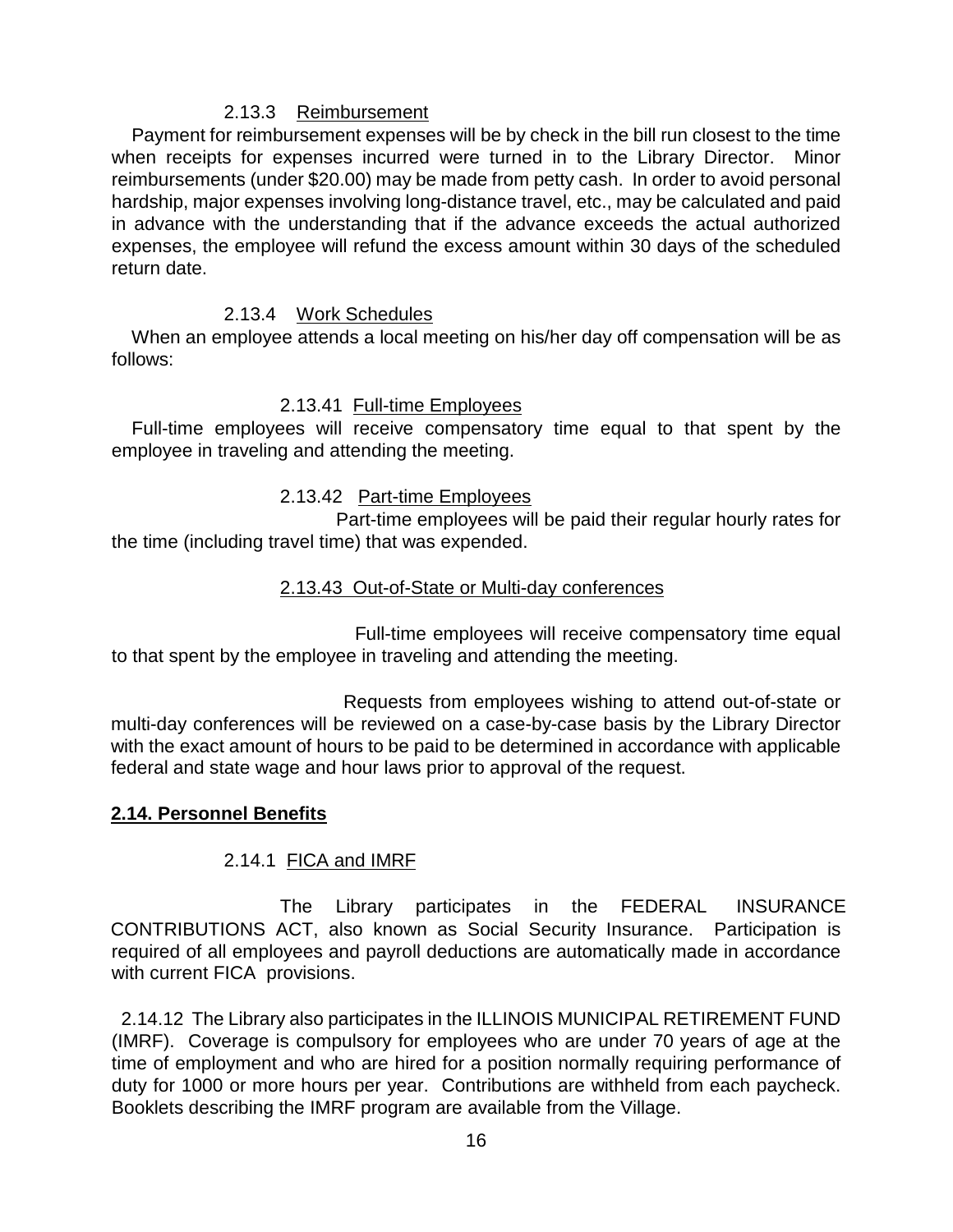### 2.14.2 Health Insurance

 The Library makes available to full-time employees a plan which provides health insurance coverage. This program is offered in conjunction with the Village of Western Springs. The Library pays 90% of the premium costs for the employee; the employee pays the remaining 10%. Coverage for additional family members is available at the employee's expense. At the time of enrollment the employee will be provided with information about the policy as well as costs.

2.14.21 The health insurance renewal date is December 1 of each year. At that time any rate changes will go into effect.

 2.14.22 An employee who leaves the employment of the Thomas Ford Memorial Library and wishes to continue his/her health insurance coverage may do so upon request AT HIS OR HER OWN EXPENSE in accordance with current COBRA legislation. Individual circumstances concerning the termination of employment under the COBRA law determine the length of time that the former employee will be allowed to continue this coverage.

### **2.15. Retirement**

 In accordance with the Age Discrimination in Employment Act as amended on January 1, 1987, the Thomas Ford Memorial Library has no mandatory retirement age.

#### **2.16 Open Door Communications/Problem Solving Procedure**

The problem solving procedure should be used to address problems that typically occur in the workplace. If an employee has a complaint, problem, or situation that needs to be addressed, the following procedure should be utilized:

**Step One**: The employee should discuss the situation with the employee's supervisor as soon as possible. The employee should give the supervisor an opportunity to investigate and respond to the employee.

**Step Two**: If the employee is not satisfied with the supervisor's response or feels the problem is not resolved, the employee can present the problem in writing to the Library Director as soon as possible. The employee should give the Library Director an opportunity to reconsider the situation and respond to the employee in writing.

**Step Three**: If the employee is still not satisfied that the problem is resolved, the employee can present the problem to the Library Board of Trustees. As in step two, this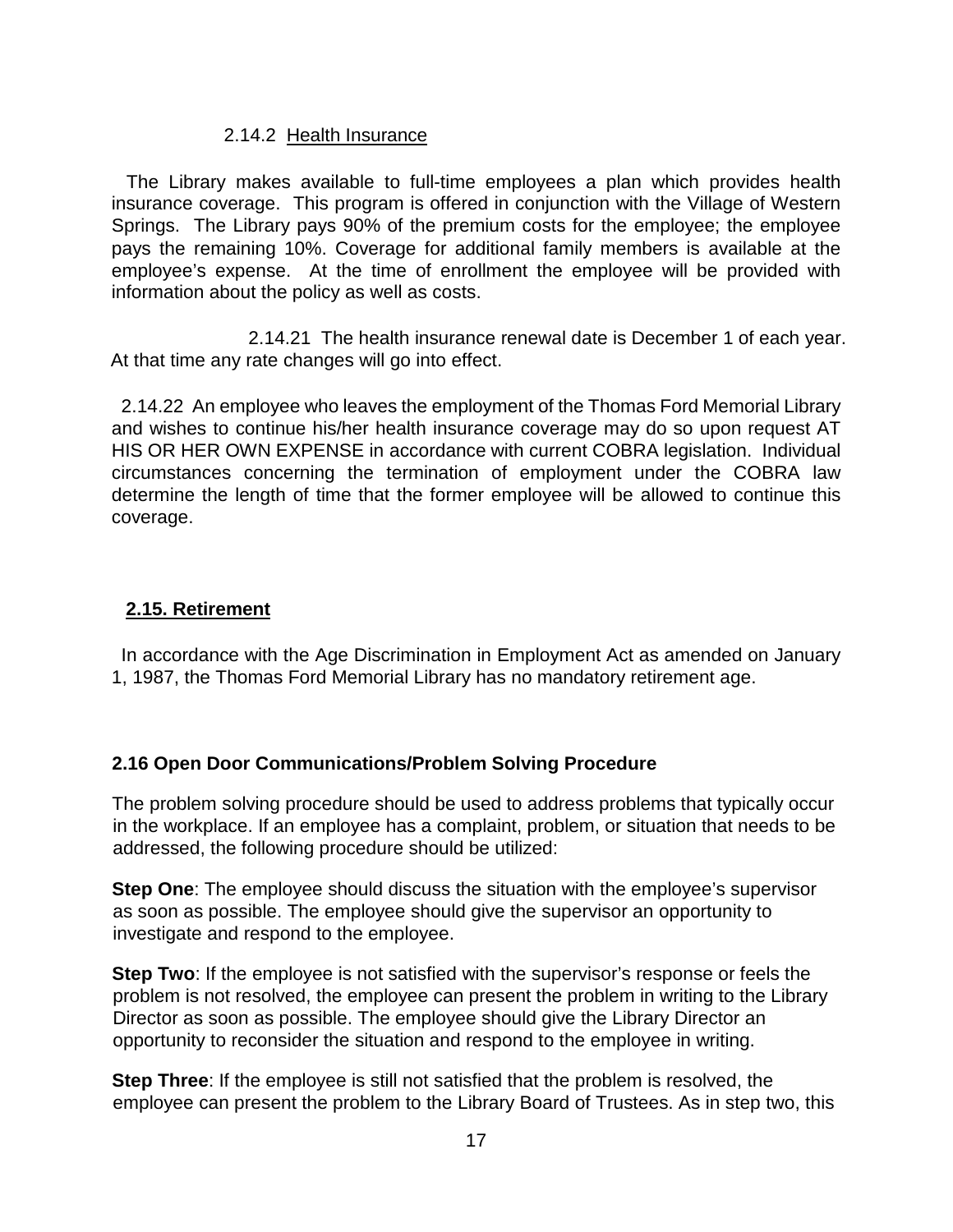should be done in writing as soon as possible. The Library Board will consider the situation and make a decision which will be the final step in this procedure.

### **2.17. Resignations**

### 2.17.1 Resignation

 To prevent the interruption of public service and the overburdening of other staff members, all employees are requested to give advance notice of resignation as follows:

Full-time employees: At least 30 days notice. Part-time employees: At least 2 weeks notice

### **2.18. Dismissal**

#### 2.18.1 At-will Employees

All employees of the Thomas Ford Memorial Library are at-will employees. An at-will employee is one who may resign at any time without prior notice to the Library and who may be terminated for any lawful reason.

### 2.18.2 Dismissal

At the Library's discretion, any prohibited activity listed below, as well as any other conduct considered inappropriate or unsatisfactory, may subject the employee to any disciplinary action the Library deems appropriate including immediate termination of employment. **THIS LIST OF PROHIBITED ACTIVITIES IS MERELY ILLUSTRATIVE AND IS NOT INTENDED TO BE ALL INCLUSIVE:** bringing weapons into the workplace, threatening, intimidating, harassing, or assaulting coworkers or Library patrons; fighting in the workplace; sexual harassment; being under the influence of drugs or alcohol at work; stealing or misusing Library property; insubordination; failing to abide by safety rules; using inappropriate (profane) language; and tardiness.

 2.18.3 Dismissal action will always be taken by the Library Director with the approval of the Library Board. Written appeal may be made to the Board within 30 days of dismissal.

Adopted: June 24, 1997 Revisions: October 26, 1999, June 26, 2001, July 27, 2004, October 4, 2006, February 23, 2010, February 22, 2011, July 23, 2013, November 30, 2015, and December 3, 2020